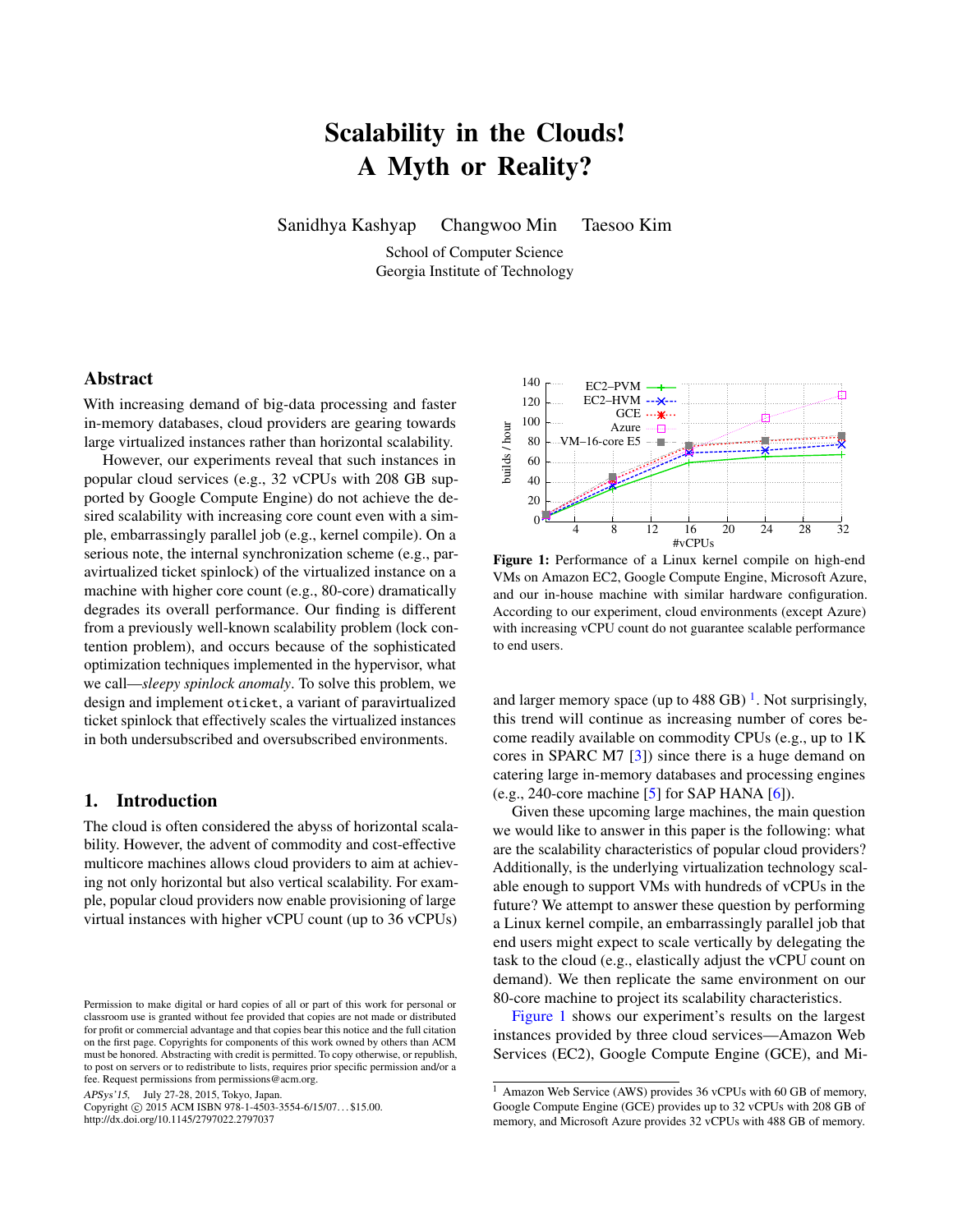<span id="page-1-0"></span>

| Instances  | # Cores<br>(P/L) | Sockets | CPU Freq.<br>(GHz) | Mem<br>(GB) | L <sub>3</sub><br>(MB) | Guest OS     | Kernel | Virtualization<br>type | Instance<br>type | Cost / hour<br>$($ \$) |
|------------|------------------|---------|--------------------|-------------|------------------------|--------------|--------|------------------------|------------------|------------------------|
| <b>AWS</b> | 16/16            |         | 2.8                | 60.0        | 25                     | Ubuntu 14.04 | 3.13   | PVM / HVM              | $c3.8x$ large    | 1.68                   |
| GCE        | 16/16            |         | 2.3                | 28.8        | 45                     | Ubuntu 15.04 | 3.19   | <b>PVM</b>             | n1-highcpu-32    | 1.28                   |
| Azure      | 28/4             |         | 2.0                | 488.0       | 40                     | Ubuntu 15.04 | 3.19   | <b>HVM</b>             | Standard G5      | 8.69                   |
| E5-2630 v3 | 16/16            |         | 2.4                | 64.0        | 20                     | Ubuntu 15.04 | 4.0.0  | <b>PVM/HVM</b>         | -                |                        |

Table 1: Hardware and VM configurations of the Amazon EC2 (AWS), Google Compute Engine (GCE), Microsoft Azure (Azure), and our in-house machine used in [Figure 1](#page-0-1) for comparison. The following experiments were performed on May 2, 2015.

<span id="page-1-1"></span>

Figure 2: Performance of a Linux kernel compile on an 80-core machine. We enabled hyperthreads per core, similar to the cloud environments, and measured performance (builds/hour) on host (marked Native), PVM, HVM, and our own implementation, oticket. Unlike our speculation—hyperthreads being the only performance bottleneck as we observed from [Figure 10](#page-0-1)– we found serious performance degradation in the PVM-based hypervisor at higher core counts.

crosoft Azure (see [Table 1\)](#page-1-0). We can clearly observe that all VMs provided by the cloud services are scalable to 16 vC-PUs. However, there is degradation after 16 vCPUs in EC2 and GCE instances as the compilation plateaus. This happens because both cloud providers use hyperthreads for provisioning VMs with 32 vCPUs. We confirm this by replicating the same experiment in our lab with a 16-core E5-2630 v3 machine that has a similar hardware configuration as the VMs provided by the cloud providers [\(Table 1\)](#page-1-0). On the contrary, Azure scales well beyond 16 vCPUs, showing ideal scalability characteristics for 32 vCPUs VM with respect to bare metal. Although there is no information available online, we believe that Azure allocates more physical cores (28) than logical ones (4) as the processor is a E5-2698B v3, which consists of 14 physical cores.

On our 80-core machine, we use the highly optimized paravirtualized VM (PVM). Theoretically, the performance of PVM should be the same or better than HVM even for large number of cores. Unfortunately, this trend tends to break as [Figure 2](#page-1-1) pinpoints the scalability bottleneck for the increasing vCPU count from 20 to 30. This result is counter-intuitive to what has been the case of paravirtualized instances and is only visible when the number of vCPUs is greater than 20 physical cores. We classify this problem as the *sleepy spinlock anomaly*, which is only visible in VMs using paravirtual spinlocks [\[1\]](#page-6-3). This problem does not stem from the cacheline contention that has been observed in commodity OSes [\[9\]](#page-6-4); instead it arises from the introduction of ticket based spinlock implementations that try to guarantee fairness. We address this problem by introducing two optimizations to the existing ticket spinlock. We improve the performance of PVMs for both undersubscribed and oversubscribed virtualized workloads by modifying 15 LOC without breaking the fairness guarantee.

In this paper, we make the following three contributions:

- We first reveal the scalability characteristics of three popular cloud services, and develop an open source benchmark framework to evaluate various workloads by extending the benchmark tool (Mosbench [\[9\]](#page-6-4)) for the virtualized environment.
- We identify a bottleneck called the *sleepy spinlock anomaly* in the paravirtual spinlocks for VMs with high vCPU count, which degrades the performance of both undersubscribed and oversubscribed environment.
- We propose oticket, a variant of the paravirtualized ticket spinlock that scales in both undersubscribed and oversubscribed virtualized environment.

In the rest of the paper, we provide a high-level overview of the paravirtual spinlock implementation  $(\frac{8}{2})$ , and describe our two optimizations in [§3.](#page-2-0) [§4](#page-3-0) discusses the implementation of the optimization for the ticket spinlock in the Linux kernel, and [§5](#page-3-1) evaluates our optimization performance. [§6](#page-5-0) discusses the limitation and potential issues. Lastly, [§7](#page-5-1) compares our approach with previous research and [§8](#page-5-2) concludes.

# <span id="page-1-2"></span>2. Background

Spinlock is the basic building block for synchronization primitives inside the Linux kernel. As core count increases, scalability of spinlock becomes important; a recent study shows that non-scalable spinlock can cause performance collapse in an entire system [\[9,](#page-6-4) [10\]](#page-6-5). Therefore, to ensure scalability and fairness [\[4,](#page-6-6) [10,](#page-6-5) [16\]](#page-6-7), the key design choices are to minimize shared cacheline contention as well as guarantee the FIFO ordering to prevent starvation with increasing core count. The Linux kernel uses ticket spinlock for fairness guarantee and recently adopted queue-based spinlock for better scalability [\[15\]](#page-6-8). A ticket spinlock is represented as a tuple—[head, tail]. The current ticket holder holds the head, while a lock waiter increments the tail and spins until the head becomes equal to the tail. At lock release, head is incremented for the next lock waiter to acquire the lock.

In virtualized environments, the introduction of vCPUs complicates the scalability of spinlocks. [Figure 3](#page-2-1) illustrates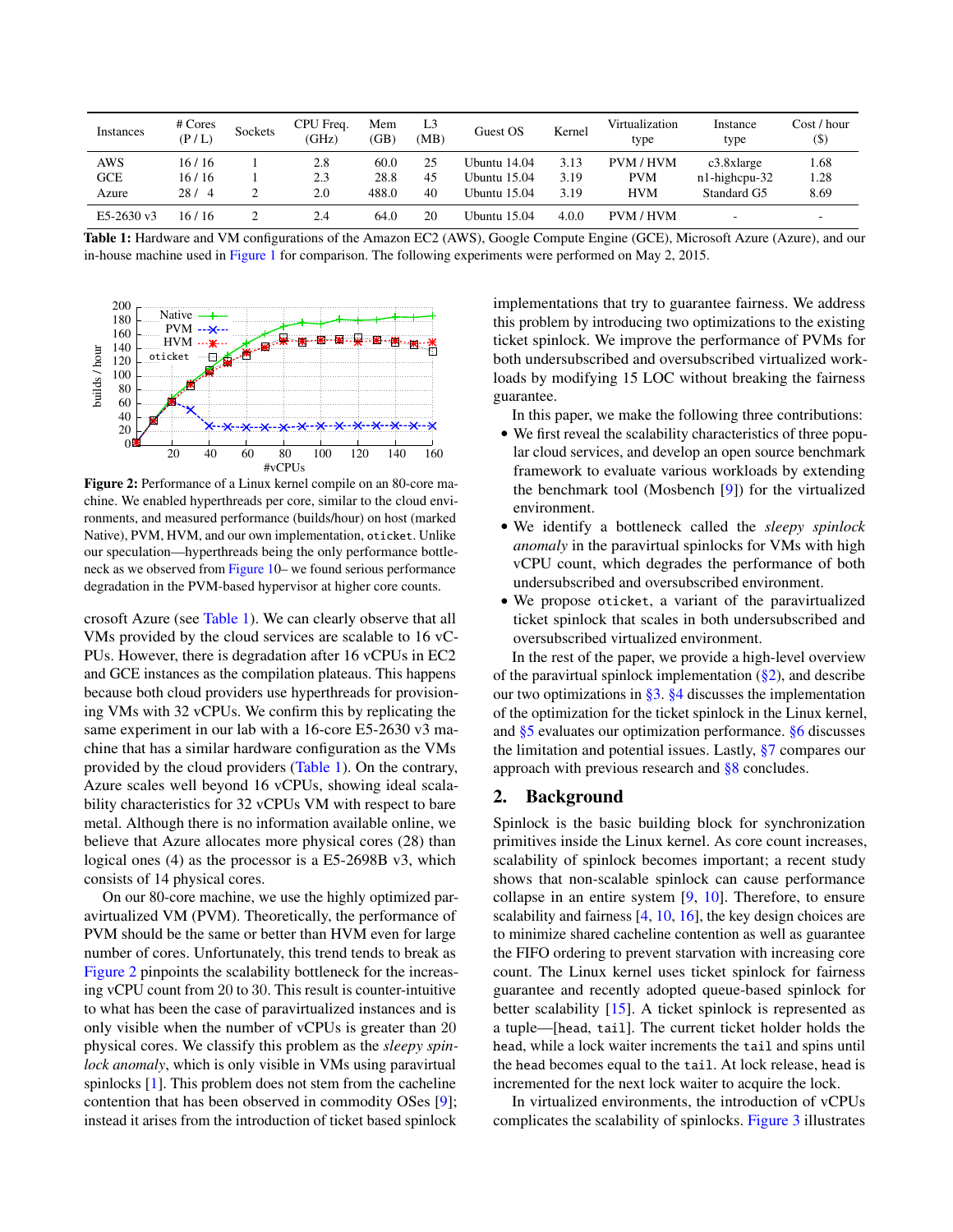<span id="page-2-1"></span>

Figure 3: The issue of lock-holder preemption and lock-waiter preemption problem. Each of the circles represent a vCPU scheduled on a CPU. The *Sleep* state is the preempted vCPU whereas the *Run* state is the running one. *t* is the ticket order in which the vCPUs are waiting for the holder to release so that the waiters can acquire in FIFO order.

two anomalies, namely—lock-holder preemption (LHP) and lock-waiter preemption (LWP). LHP occurs when the vCPU that is holding the lock gets preempted and none of the lock waiters make progress. On the contrary, LWP happens due to the FIFO-ordered spinlock algorithms (like ticket spinlock), in which none of the waiters make progress unless the exact next waiter is scheduled.

To address the aforementioned problems, Intel recently added the *Pause Loop Exiting* (PLE) feature to its processors [\[20\]](#page-6-9). In PLE, a processor detects whether a task is running a spin loop, executes pause instructions, and traps a guest OS to the hypervisor. However, methods to efficiently choose a lock holder (when a lock is acquired) or the next lock waiter (when a lock is released) remains an open problem. The recently proposed *paravirtual spinlock* [\[13,](#page-6-10) [19\]](#page-6-11) addresses these problems without architectural support: a lock waiter first spins for a lock for a fixed iteration (fast path), and if it fails to acquire a lock, it voluntarily yields to other vCPUs by issuing a halt instruction (slow path). When a lock is released, the next waiter is woken up (kicking the next waiting vCPU). Voluntary yielding reduces the LHP problem and precisely waking the next vCPU reduces the LWP problem.

Surprisingly, our evaluation results in [Figure 2](#page-1-1) show sudden performance collapse at higher number of cores. This occurs due to the increase in halt exits after the  $30<sup>th</sup>$  core [\(Figure 4\)](#page-2-2). This is different from both LHP and LWP, and results from high contention among the vCPUs for shared resources (e.g., critical section or memory bus). Therefore, the duration between lock acquisition to release tends to be longer, and at certain point (30 vCPUs in this case), most vCPUs fail to acquire a lock during optimistic spinning and trap to the hypervisor at the same time (as evident in [Figure 4\)](#page-2-2). From this point, switching overhead between guest OS and hypervisor, and communication cost to wake other vCPUs start dominating resulting in performance collapse.

It is challenging to design and implement a spinlock that performs well in virtualized environments especially

<span id="page-2-2"></span>

Figure 4: Number of halt exits that occur during a Linux kernel compile for two variants of spinlocks: in-stock ticket spinlock (PVM) and our oticket implementation.

at higher core count. In the rest of this paper, we present our *opportunistic ticket spinlock* (oticket) that opportunistically changes the threshold of spin and opportunistically wakes up.

# <span id="page-2-0"></span>3. Design

We propose a new spinlock algorithm for virtualized environments, named *opportunistic ticket spinlock* (or oticket for short). Our opportunistic ticket spinlock not only resolves the performance anomaly as shown in [Figure 2,](#page-1-1) but also addresses the LHP and LWP problems, which are critical in achieving scalability in virtualized environments.

Like the stock paravirtual ticket spinlock in the Linux kernel, oticket is composed of a fast path and a slow path: each vCPU spins first and then voluntarily yields to other vCPUs if it is unable to acquire the lock. In addition, to resolve LHP and LWP, we introduce two schemes, *opportunistic spinning* and *opportunistic wake-up*. To make the optimal decision on spinning and waking-up, we exploit the *distance* between the lock holder and the lock waiter. Since ticket spinlock guarantees strict FIFO ordering of waiters, we assume that the time to acquire a lock is roughly proportional to the waiter's distance. With the help of both schemes, oticket mitigates the problem of *sleepy spinlock anomaly* by keeping the waiters in the fast path thereby decreasing the number of halt exits [\(Figure 4\)](#page-2-2).

Opportunistic spinning. Determining the spinning duration of the fast path is challenging since it is dependent on the workload and hardware combination. Longer spins unnecessarily hog the CPU cycles, but shorter durations result in performance collapse as shown in [Figure 2.](#page-1-1)

In oticket, the spin duration is dynamically determined by the distance between the lock waiter and its holder. Closer waiters opportunistically spin for a longer duration, hoping to acquire the lock sooner. If a lock is acquired while spinning, the vCPU can avoid the problems of costly switching between the guest OS and hypervisor. Conversely, farther waiters spin shorter and yield early to give more chance for a lock holder to make progress. Consequently, this results in LHP problem mitigation. In oticket, as the distance of a lock waiter increases, the spinning iteration exponentially decreases (Lines 27–30 in [Figure 5\)](#page-3-2).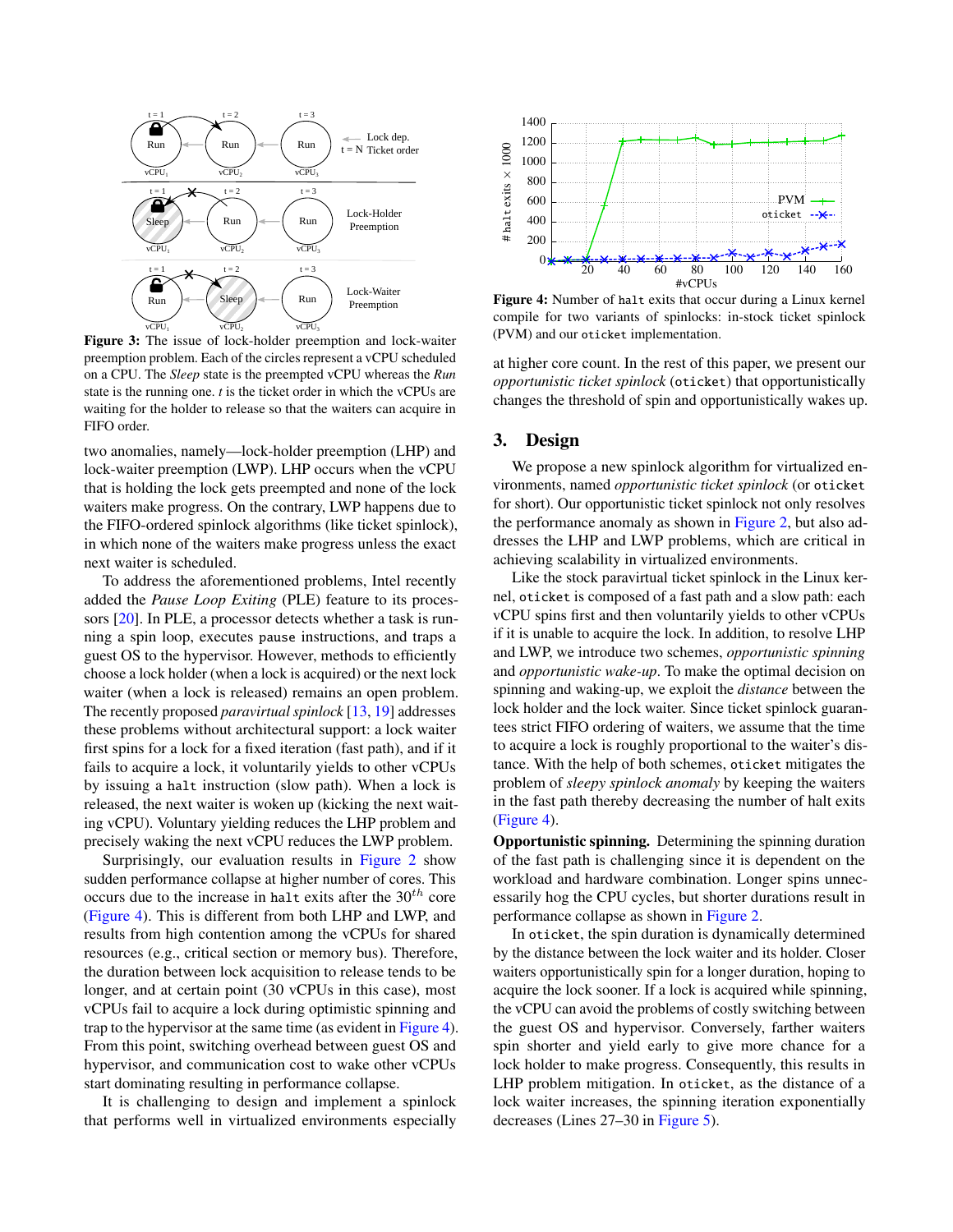```
1 #define SPIN_THRESHOLD (1 << 15)
2 #define SPIN_MAX_THRESHOLD (1UL << 34)
3 #define TICKET OUEUE WAIT (18)
4 #define OPPORTUNISTIC_WAKEUP_NCPU (4)
 5
6 + static __always_inline
7 + unsigned int __ticket_distance(__ticket_t head, __ticket_t tail)
8 + \{9 + return (tail - (head & ~TICKET_SLOWPATH_FLAG)) \
         / TICKET_LOCK_INC;
11 + \}12
13 static __always_inline
14 void arch_spin_lock(arch_spinlock_t *lock)
15 {
16 register struct \text{raw}_\text{t} raw_tickets inc = {.tail = TICKET_LOCK_INC};
17 + unsigned int dist;
18
19 /* default threshold set in Linux */
20 u64 threshold = SPIN_THRESHOLD
21
22 /* try locking */
23 inc = xadd(&lock->tickets, inc);<br>24 if (likely(inc.head == inc.tail)
       if (likely(inc.head == inc.tail))
25 goto out;
26
27 + /* opportunistically determines spinning threshold */<br>
28 + dist = ticket distance(inc.head. inc.tail):
       dist = \text{\_}ticket\_distance(inc.\text{head}, \text{inc.tail});29 + if (dist < TICKET_QUEUE_WAIT)
30 + threshold = SPIN_MAX_THRESHOLD >> (dist - 1);
31
32 for (:.) {
33 /* spinning (fast path) */
34 u64 count = threshold;
35 do {
36 inc.head = READ_ONCE(lock->tickets.head);
37 if ( tickets equal(inc.head, inc.tail))
38 goto clear_slowpath;
39 cpu relax():
40 \qquad \qquad \text{while } (-\text{count}):41
42 /* vield (slow path) */43 __ticket_lock_spinning(lock, inc.tail);
44 }
45
46 clear_slowpath:
47 __ticket_check_and_clear_slowpath(lock, inc.head);
48 out:
49 barrier();
50 }
51
52 static always inline
53 void arch_spin_unlock(arch_spinlock_t *lock)
54 {
55 if (TICKET SLOWPATH FLAG &&
56 static_key_false(&paravirt_ticketlocks_enabled)) {
57 __ ticket_t head;
58
59 head = xadd(&lock->tickets.head, TICKET_LOCK_INC);
60
         if (unlikely(head & TICKET SLOWPATH FLAG)) {
62 u8 count;
63 head &= ~TICKET_SLOWPATH_FLAG;
64
65 + /* opportunistic wakeup */
66 + for (count = 1; count <= OPPORTUNISTIC_WAKEUP_NCPU;
67 + +count)
68 + __ticket_unlock_kick(lock,
\frac{1}{69} + \frac{1}{69} + \frac{1}{69} + \frac{1}{69} + \frac{1}{69} + \frac{1}{69} + \frac{1}{69} + \frac{1}{69} + \frac{1}{69} + \frac{1}{69} + \frac{1}{69} + \frac{1}{69} + \frac{1}{69} + \frac{1}{69} + \frac{1}{69} + \frac{1}{69} + \frac{1}{69} + 
70 }
71 } else
72 ___add(&lock->tickets.head,
73 TICKET_LOCK_INC, UNLOCK_LOCK_PREFIX);<br>74 }
74 }
```
Figure 5: Our opportunistic ticket spinlock code implemented in the Linux kernel 4.0 [\[1\]](#page-6-3). It opportunistically increases the spinning threshold from the static threshold in the stock Linux, and opportunistically wakes up more CPUs near their ticketing turn.

Opportunistic wake-up. Waking up a halt-ed vCPU takes a long time because after an unlocked vCPU is trapped to the hypervisor, the hypervisor schedules the target vCPU. To hide this wake-up latency, oticket implementation allows the unlocking vCPU to wake the next N lock waiters in advance (Lines 65–68 in [Figure 5\)](#page-3-2). Naturally, in conjunction with the opportunistic spinning scheme, this mitigates the LWP problem.

# <span id="page-3-0"></span>4. Implementation

We implemented our opportunistic ticket spinlock in Linux kernel 4.0 by replacing the paravirtual ticket spinlock in KVM with oticket. Our paravirtual spinlock is practical because of its minimal modification (lines starting with  $+$  in [Figure 5\)](#page-3-2) and without any changes to the size of its lock structure. In our locking function, arch\_spin\_lock(), \_\_ticket\_distance() calculates distance between a lock holder and waiter (Lines 6–11) before spinning, and \_\_ticket\_lock \_spinning() makes its running vCPU yield to other vCPUs by executing a halt instruction (Line 43). In our unlock function, arch\_spin\_unlock(), oticket opportunistically wakes up vCPUs (Lines 65–69). The waking-up function, \_\_ticket\_unlock\_kick(), is implemented using a hypercall. Besides this, we do not modify any other kernel functions for the oticket implementation.

# <span id="page-3-1"></span>5. Evaluation

We evaluate oticket by answering the following three questions:

- What is the impact of the two proposed techniques for the scalability of PVM?  $(\S 5.1)$
- Does any other spinlock implementation solve the scalability issue?  $(\S 5.2)$
- Does the opportunistic wake-up mechanism boost the performance of VMs in an oversubscribed environ-ment? [\(§5.3\)](#page-4-1)

**Experimental setup.** We created VBench<sup>[2](#page-3-4)</sup>, a fork of Mosbench [\[9\]](#page-6-4), to evaluate the scalability of the host and hypervisor while running multiple virtual machines. Among the workloads in VBench, we chose the Linux kernel compile for evaluation since it is embarrassingly parallel and easily scales in high degree of parallelism without virtualization. To isolate the effect of I/O, we run the benchmark on top of the memory-based file system, tmpfs, while pre-loading all of the input source files before measuring the performance. We also set the number of parallel jobs of kernel compile to twice the number of cores, both for VM and Host. For the optimal performance of VMs, we pin each vCPU to a core.

## <span id="page-3-3"></span>5.1 Performance Analysis

[Figure 2](#page-1-1) shows that the stock ticket spinlock (PVM) starts suffering after 30 vCPUs and its performance completely collapses at 40 vCPUs. In contrast, oticket achieves consistent performance improvement until 80 vCPUs (all physical

<span id="page-3-4"></span><sup>2</sup> <https://github.com/sslab-gatech/vbench>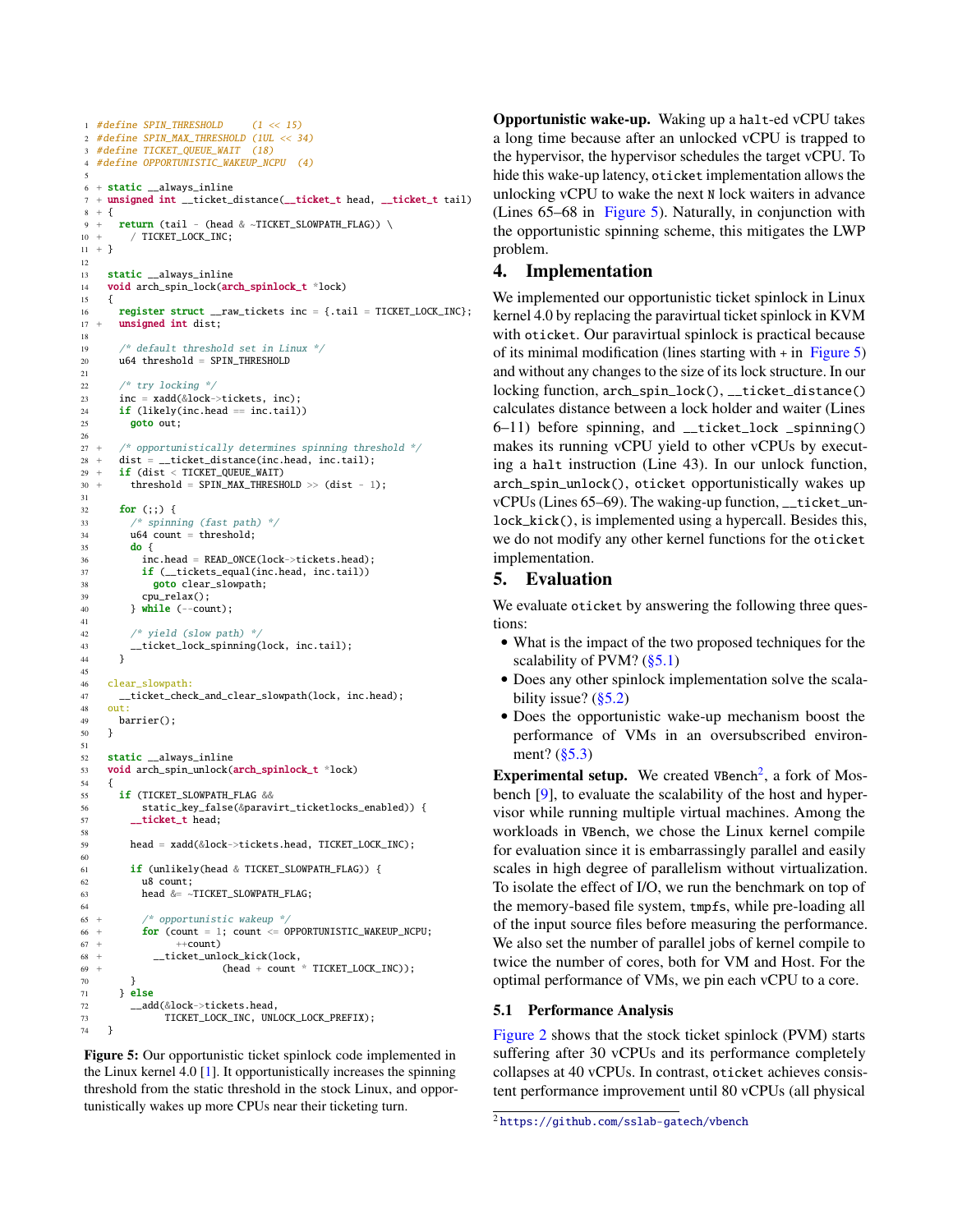<span id="page-4-2"></span>

Figure 6: Performance impact of each optimization for the Linux kernel compile using modified paravirtualized spinlock interface. oticket is the implementation shown in [Figure 5.](#page-3-2) Opportunistic wake-up and spinning are the individual ticket spinlock implementations that constitute oticket.

CPUs assigned) and does not show equivalent performance collapse in PVM until 160 vCPUs. [Figure 4](#page-2-2) illustrates the difference between oticket and PVM as the number of halt exits of the PVM starts soaring after 30 vCPUs, but remains almost constant for oticket. It reveals that voluntary sleeping optimization for virtualized environments can result in performance collapse (*sleepy spinlock anomaly*) and oticket effectively avoids this.

[Figure 6](#page-4-2) shows the effectiveness of each scheme. oticket provides the best of both worlds—opportunistic spinning and opportunistic wake-up, by performing slightly better than both and the best at 80 vCPUs (consisting of only physical cores). The opportunistic spinning approach prohibits the nearest waiters from going to sleep, thereby immediately acquiring the lock. Both approaches start degrading after 110 cores because of the large number of waiters that are going to sleep from the use of both logical cores and increasing contention among vCPUs.

#### <span id="page-4-0"></span>5.2 Comparison with Design Alternatives

We explore three design alternatives  $- (1)$  longer spinning, (2) fine-grained control of the spinning period (iticket), and (3) queue-based spinlock for further reducing cacheline contention (qspinlock) – and compare their performance to oticket and the stock ticket spinlock (PVM).

To spin longer, we modify the default spinning threshold of the stock ticket spinlock to the maximum (SPIN\_MAX\_THRESHOLD in [Figure 5\)](#page-3-2).

We further modify the existing ticket spinlock structure by introducing a new variable for holding the threshold value for each lock structure. The default spinning threshold value (SPIN\_THRESHOLD in [Figure 5\)](#page-3-2) is increased twice whenever a contended thread of the same lock instance ends up in the slow path. This allows more fine-grained control of the spinning duration per spinlock. We call this ticket spinlock implementation iticket.

Practitioners are inclining towards using variants of MCS lock  $[4]$  or its variant - queue spinlock  $[15]$  as they perform better on large NUMA machines due to less cacheline contention. There is an implementation of fast queue spin-

<span id="page-4-3"></span>

Figure 7: Linux kernel build performance for various FIFO based paravirtual spinlock implementations: Opportunistic ticket spinlock (oticket), ticket spinlock with longer spinning (Longer spinning), fine grained control of spinning period (iticket), and a MCS variant queue spinlock (qspinlock).

lock [\[15\]](#page-6-8) (called qspinlock) with structure size the same as that of the ticket spinlock structure (4 bytes).

[Figure 7](#page-4-3) illustrates that the longer spin approach performs slightly better than oticket as the number of cores increases from 130 cores. This happens because all waiters are spending more time spinning than going to the slow path condition. But, as expected, this pays the price in an oversubscribed environment [\(Figure 8\)](#page-5-3).

The iticket spinlock implementation performs similar to oticket, but adds a significant overhead of 2 bytes at every place it is being used. In practice, increasing the size of a spinlock data structure has serious repercussions to tightly packed container data structures such as page structures and all.

[Figure 7](#page-4-3) shows the performance of three alternatives against the existing spinlock implementation (PVM). We can observe that qspinlock also suffers from *sleepy spinlock anomaly* as there is no improvement in the virtualized environment. This proves that the anomaly can occur for any spinlock algorithm relying on slow path in the virtualized environment.

## <span id="page-4-1"></span>5.3 Performance in an Over-Committed Host

Another interesting aspect of the spinlock design for virtualized environments is the performance behavior in an overcommitted setting (i.e., running more vCPUs than physical cores). Although the highly over-committed case will be avoided using virtual machine migration, it is desirable to have good performance in the over-committed case to cope with the overlapping peaks among VMs.

[Figure 8](#page-5-3) shows the compilation time of the Linux kernel inside a VM that has been co-scheduled with another VM. Both VMs are compiling the Linux kernel simultaneously.

We observed that oticket outperforms the existing ticket spinlock and its longer spinning alternative. This proves that although longer spinning is advantageous for undercommitted environments, it drastically degrades the performance in the over-committed setting. Longer spinning is helpful until 40 cores, but starts degrading due to increase in cache contention and number of waiters. PVM suffers from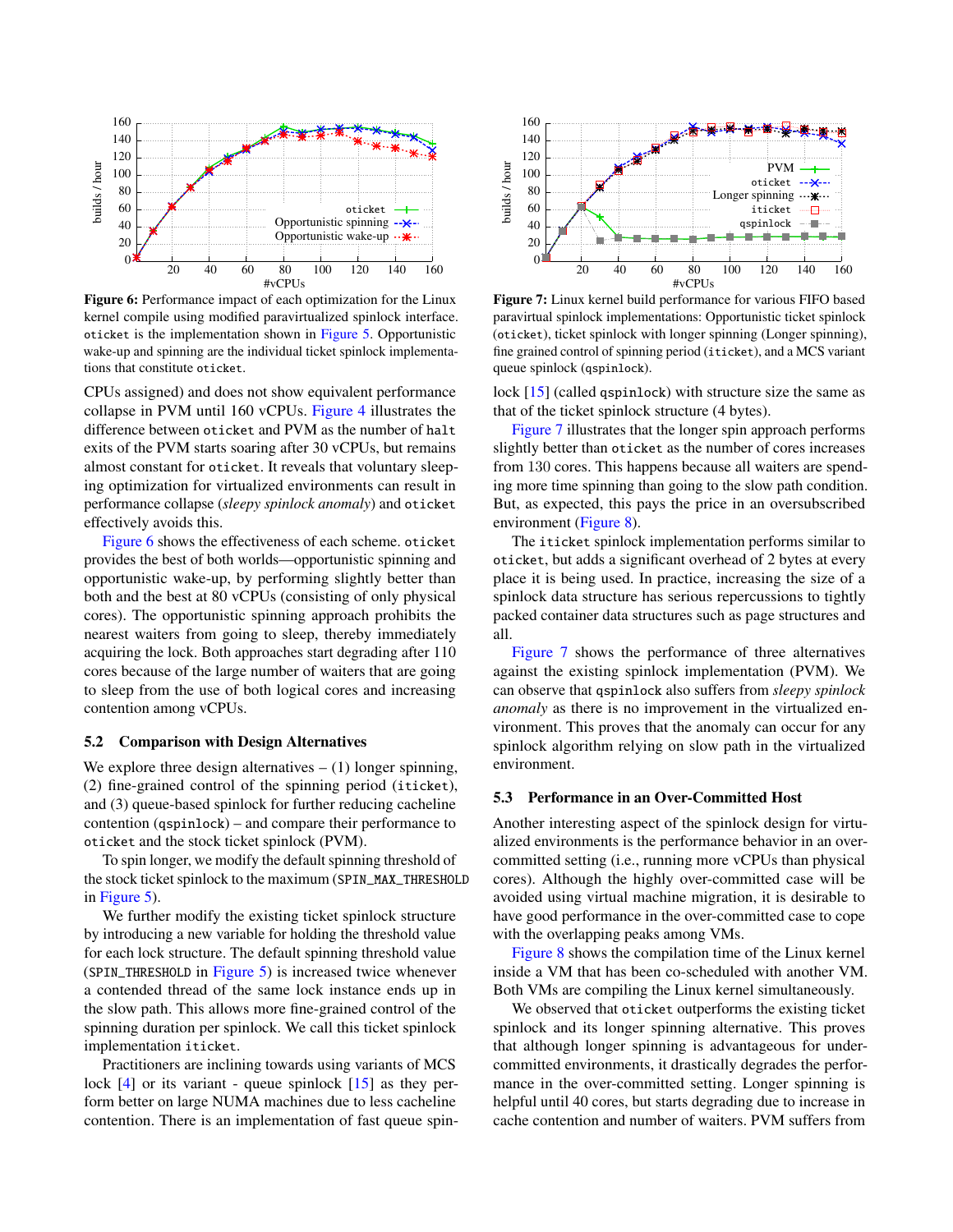<span id="page-5-3"></span>

Figure 8: Performance impact of spinlock variants on Linux kernel compile for a single VM when co-scheduled with another exact VM instance running the same compilation.

the sleepy spinlock anomaly as well as contention with other vCPUs since another VM is performing the same job. This inherently comes from the strict FIFO ordering and inconsistencies in the vCPU scheduling. On the other hand, oticket suffers from the same problem, but performs better than these two techniques. Our opportunistic wake-up scheme partially hides the latency of other waiters by waking them up beforehand. This also allows the vCPU to schedule other tasks, thus allowing the VM to progress further.

# <span id="page-5-0"></span>6. Discussion and Limitations

Paravirtualized interfaces are the second most efficient interfaces (after hardware assistance) for providing better performance in virtualized environments. They provide more control to the guest execution by enabling the coordination between the guest OS and hypervisor. However, we observe an anomaly existing for VMs with high core count. We believe that more coordination is necessary between the guest and hypervisor to improve scalability. Two possible solutions are tight integration of PLE with oticket and co-scheduling vCPUs at the time of yielding. This can further improve the performance and decrease the performance gap between bare metal and virtualized instance. This approach might solve the problem of performance drop for over-subscribed machines with high core count.

## <span id="page-5-1"></span>7. Related work

VM scheduling and synchronization has a serious impact on the performance of a VM. There have been prior significant efforts to improve the performance of VM scheduling.

Spinlocks for virtualized environment. Uhlig et al. [\[24\]](#page-6-12) defined and addressed the lock synchronization issue (LHP) in the virtualized environment via scheduling hints. Later, paravirtual hooks were used in the spinlock [\[13\]](#page-6-10) for notifying the hypervisor to block the vCPU after it has exhausted its busy wait threshold. This approach, however, prevents LHP for smaller core counts. Besides LHP, two different problems have been identified: lock-waiter preemption (LWP) [\[18\]](#page-6-13) and Blocked Waiter Problem (BWW) [\[12,](#page-6-14) [21\]](#page-6-15). BWW occurs when the workload is using blocking synchronization in an over-subscribed environment.

From the hardware perspective, processor manufacturers added an execution control to the VMCS structure—Pause

Loop Exiting (PLE) [\[20\]](#page-6-9)– that notifies the hypervisor of the waiter via VM exit. PLE partially solves the LHP problem but can also result in false positives. Ahn et al. [\[8\]](#page-6-16) proposed a solution on the basis of a smaller time slice to resolve both interrupt handling and LHP-LWP problems. They proposed an LLC based architectural solution to resolve the large overhead. This approach will result in a huge overhead for VMs with a high core count, and degradation might remain consistent.

There have been other alternatives of spinlock implementations such as MCS locks [\[4,](#page-6-6) [11,](#page-6-17) [15\]](#page-6-8) that are considered a better alternative to ticket spinlock implementation. Unfortunately, the issue of sleepy spinlock anomaly stems in spinlock implementations following strict FIFO ordering. Therefore, this problem will continue to be seen in the queue–based spinlock for virtualized environments.

Virtualization overhead and Scheduling. There have been several studies on the virtualization overhead due to software-hardware redirection [\[7,](#page-6-18) [21\]](#page-6-15) and co-scheduling issues [\[12,](#page-6-14) [13,](#page-6-10) [17,](#page-6-19) [18\]](#page-6-13). In the vCPU scheduling space, hypervisors, such as VMware, adopted the co-scheduling of multiple vCPUs [\[2\]](#page-6-20) to deal with guest and VMM synchronization. This was further improved by using an adaptive scheme for scheduling the vCPUs [\[8,](#page-6-16) [14,](#page-6-21) [24,](#page-6-12) [25\]](#page-6-22). Later, Orathai et al. [\[23\]](#page-6-23) came up with the approach of dedicating the vCPU with a physical CPU rather than co-scheduling. Furthermore, Song et al. [\[22\]](#page-6-24) used the approach of vCPU ballooning on top of physical CPUs, which avoided the problem of double scheduling.

## <span id="page-5-2"></span>8. Conclusion

In this paper, we analyze the scalability performance of a VM on an 80-core machine for the Linux kernel compilation benchmark. Our preliminary study suggests that in addition to cache-contention bottleneck, the usage of spinlock, which guarantees strict FIFO ordering, is another culprit for performance degradation. We identify this issue for VMs with large vCPU count and provide a variant of the ticket spinlock implementation to address this problem. The VBench source code is publicly available at [https://github.com/sslab](https://github.com/sslab-gatech/vbench)[gatech/vbench](https://github.com/sslab-gatech/vbench) and is easily extensible to identify more issues with respect to the virtualization for large multicore machines.

In future, we would like to devise a formally verified generic oticket which is not susceptible to increasing core count and can perform equivalent to HVM in an oversubscribed environment. We will further extend our insight to other synchronization primitives with respect to virtualization.

## 9. Acknowledgment

We thank the anonymous reviewers, and our shepherd, Ketan Maheshwari, for their feedback. This work was supported by Institute for Information & Communications Technology Promotion (IITP) grant funded by the Korean government (MSIP) under contract ETRI MSIP/IITP[B0101-15-0644].